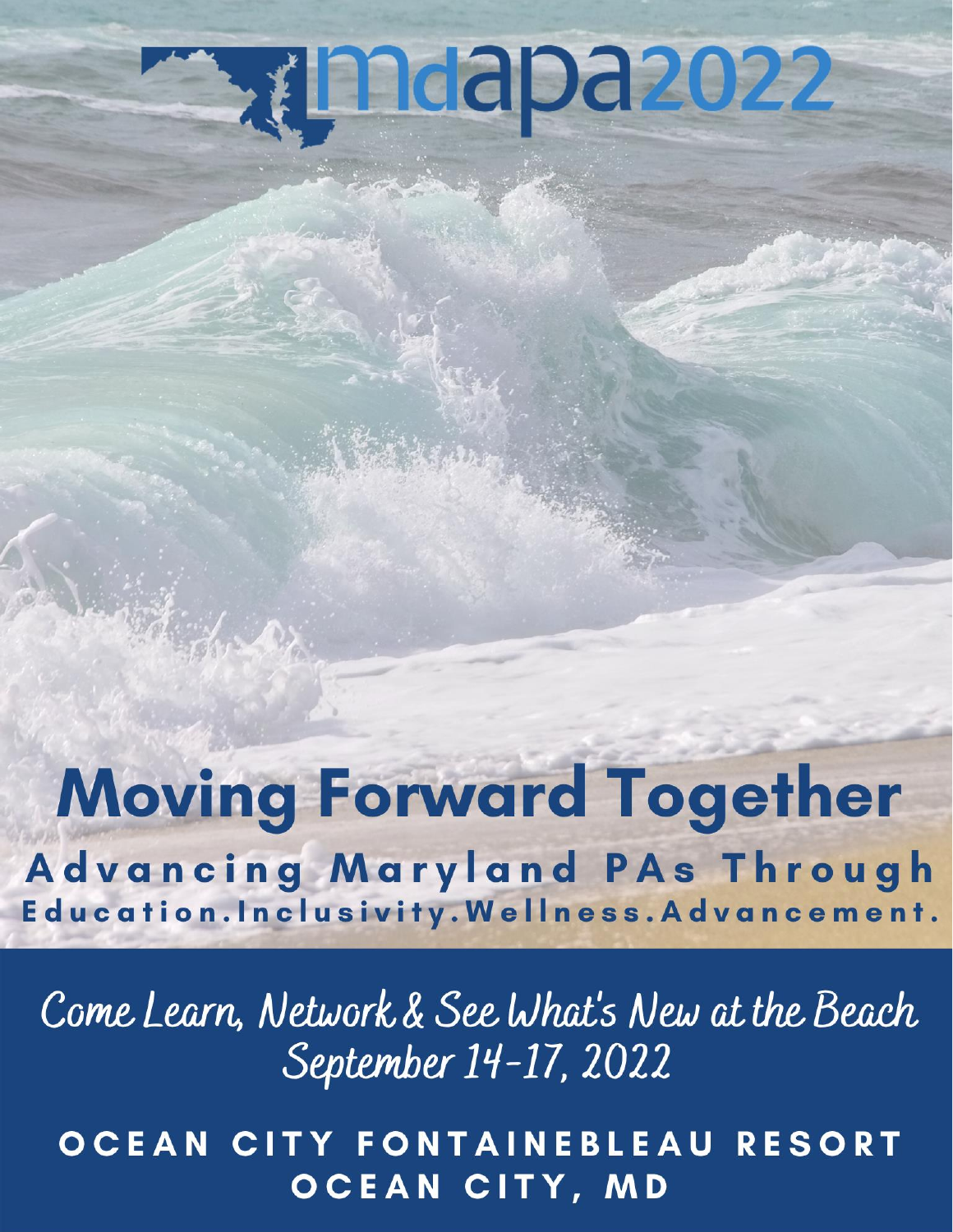#### **Welcome to the MdAPA CME Conference**



#### **TENTATIVE AGENDA – ADDITIONAL TOPICS TO BE ADDED**

**TUESDAY, September 13, 2022** Registration: 4:00 – 7:00 pm

#### **WEDNESDAY, September 14, 2022**

| <b>REGISTRATION</b><br><b>DESK</b><br>7:00 am $-$ 4:00 pm | <b>Lectures</b>                                                                                            | <b>LEADERSHIP</b><br><b>TRACK</b> | <b>WEDNESDAY WORKSHOPS</b>                                 |
|-----------------------------------------------------------|------------------------------------------------------------------------------------------------------------|-----------------------------------|------------------------------------------------------------|
| $7:00 - 8:00$ am                                          |                                                                                                            |                                   |                                                            |
| $8:00 - 9:00$ am                                          | <b>Diabetes Mellitus</b><br>Matthew Kearney, PA-C                                                          |                                   |                                                            |
| $9:00 - 10:00$ am                                         | <b>Dementia</b><br>Nancy Rodriguez-Weller, RPh.,<br>FASCP                                                  |                                   |                                                            |
| $10:00 - 10:30$ am                                        | <b>Coffee Break</b>                                                                                        |                                   |                                                            |
| $10:30 - 11:30$ am                                        | Wake Up the Surgeon! Acute<br><b>Abdominal Pain Can't Miss</b><br><b>Diagnoses</b><br>Patrick Heagey, PA-C |                                   |                                                            |
| 11:30 am $-$<br>12:30 pm                                  | When It's More Than Just a<br><b>Nightcap: Alcohol Use Disorder</b><br>Deanna Najera, PA-C                 |                                   |                                                            |
| $12:30 - 1:30$ pm                                         | Sponsored Lunch by AstraZeneca                                                                             |                                   |                                                            |
| $1:30 - 2:30$ pm                                          | <b>Victims of Crime: Support and</b><br><b>Assistance After Treatment</b><br>Jamie Dykes, State Attorney   |                                   |                                                            |
| $2:30 - 3:30$ pm                                          | <b>Navigating Interdisciplinary</b><br><b>Consults vs Navigating Burnout</b><br>Kerry Birney, PA-C         |                                   |                                                            |
| 3:30 - 4:00 pm                                            | <b>Mindfulness and Breathing Break</b>                                                                     |                                   |                                                            |
| $4:00 - 5:00$ pm                                          | How to Use the Breath to Regulate<br>the Nervous System and Emotions<br>Emma Todd, PA-C                    |                                   |                                                            |
| 5:00 - 6:00 pm                                            | <b>Pediatric Toxicology</b><br>Thom Kidd, PA-C                                                             |                                   | <b>Breathwork Technique</b><br>Workshop<br>Emma Todd, PA-C |
| 6:30 - 9:00 pm                                            | <b>Networking Mixer Sponsored by USACS</b>                                                                 |                                   |                                                            |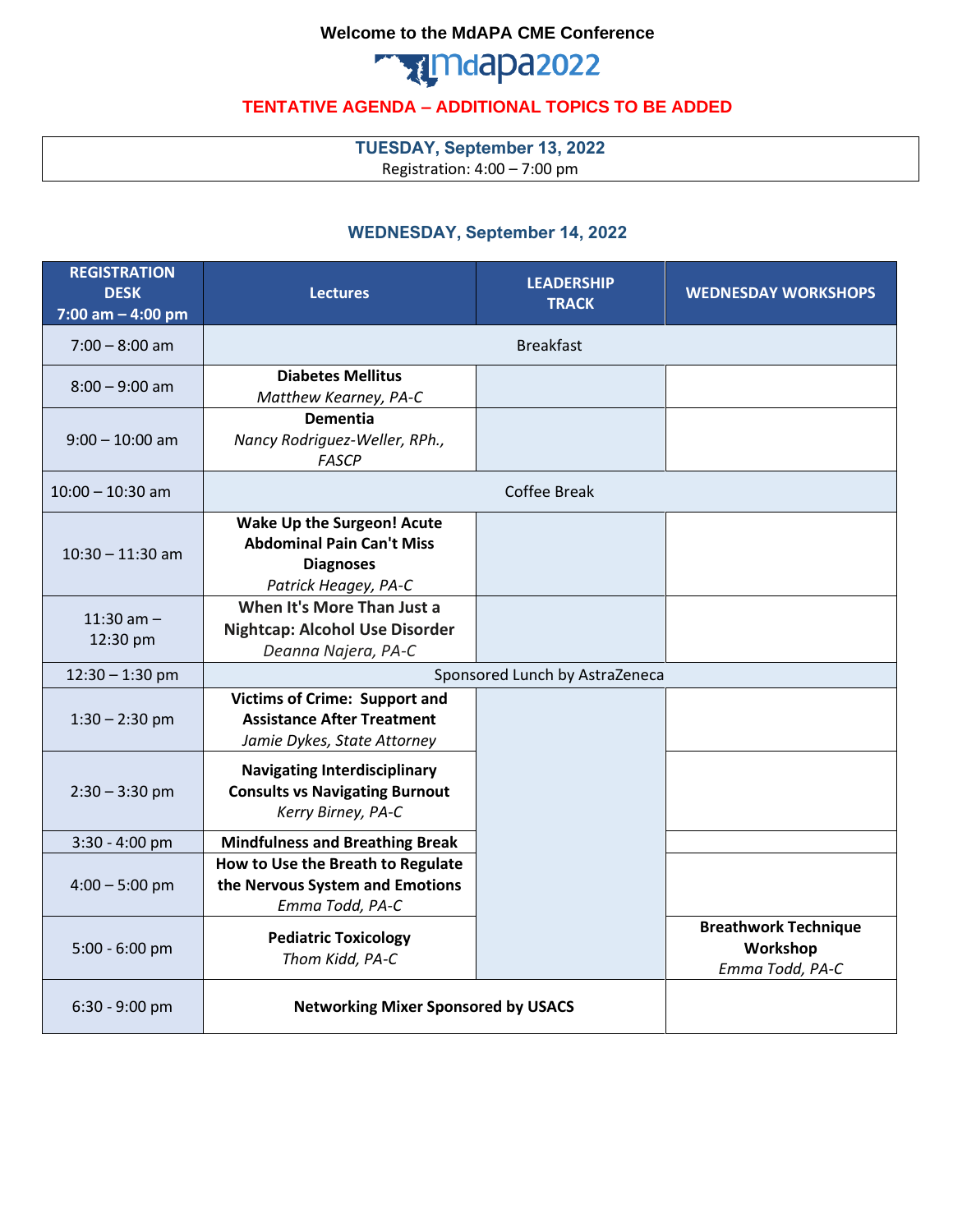### **Tagmaapa2022**

#### **THURSDAY, September 15, 2022**

| <b>REGISTRATION</b><br><b>DESK</b><br>7:00 am $-$ 4:00 pm | <b>LECTURES</b>                                                                                                |  | <b>THURSDAY</b><br><b>WORKSHOPS</b>                                                                                               |  |
|-----------------------------------------------------------|----------------------------------------------------------------------------------------------------------------|--|-----------------------------------------------------------------------------------------------------------------------------------|--|
| $7:00 - 8:00$ am                                          | <b>Breakfast</b>                                                                                               |  |                                                                                                                                   |  |
| $8:00 - 9:00$ am                                          | What is Going on with my Arm?<br>An Overview of Thoracic Outlet<br>Syndrome<br>Holly Grunebach, PA-C           |  | <b>Nexplanon Certification</b><br>Must register by 8/22/22<br><b>Complimentary - Must Register</b><br><b>Limited Availability</b> |  |
| $9:00 - 10:00$ am                                         | <b>NCCPA: Focus on the New</b><br><b>PANRE</b><br>Alicia Quella, PA-C                                          |  | License Number and<br>NPI Number required                                                                                         |  |
| $10:00 - 10:30$ am                                        | <b>Coffee Break</b>                                                                                            |  |                                                                                                                                   |  |
| $10:30 - 11:30$ am                                        | <b>Dermatology Potpourri</b><br>Archana Sangha, PA-C                                                           |  |                                                                                                                                   |  |
| $11:30$ am $-$<br>12:30 pm                                | Adrenals 101 - What to Test and<br><b>How to Support</b><br>Jim Paoletti, BS Pharmacy,<br><b>FAARFM, FIACP</b> |  |                                                                                                                                   |  |
| $12:30 - 1:30$ pm                                         | Sponsored Lunch by AbbVie                                                                                      |  |                                                                                                                                   |  |
| $1:30 - 2:30$ pm                                          | <b>Pediatric Covid</b><br>Katherine Layton, MD                                                                 |  | <b>Introduction to Hormone</b><br>Replacement                                                                                     |  |
| $2:30 - 3:30$ pm                                          | <b>Botulinum Toxin for Chronic</b><br><b>Migraine</b><br>Victoria Trott                                        |  | Jim Paoletti, BS Pharmacy,<br><b>FAARFM, FIACP</b>                                                                                |  |
| $3:30 - 4:00$ pm                                          | Mindfulness and Breathing Break                                                                                |  |                                                                                                                                   |  |
| $4:00 - 5:00$ pm                                          | <b>Reducing MRSA and Healthcare</b><br><b>Associated Infections</b><br>Paul Szczybor                           |  | <b>Botox for Migraine Injection</b><br><b>Complimentary - Must Register</b><br><b>Limited Availability</b>                        |  |
| 5:00 - 6:00 pm                                            |                                                                                                                |  |                                                                                                                                   |  |
| 6:30 - 9:00 pm                                            |                                                                                                                |  |                                                                                                                                   |  |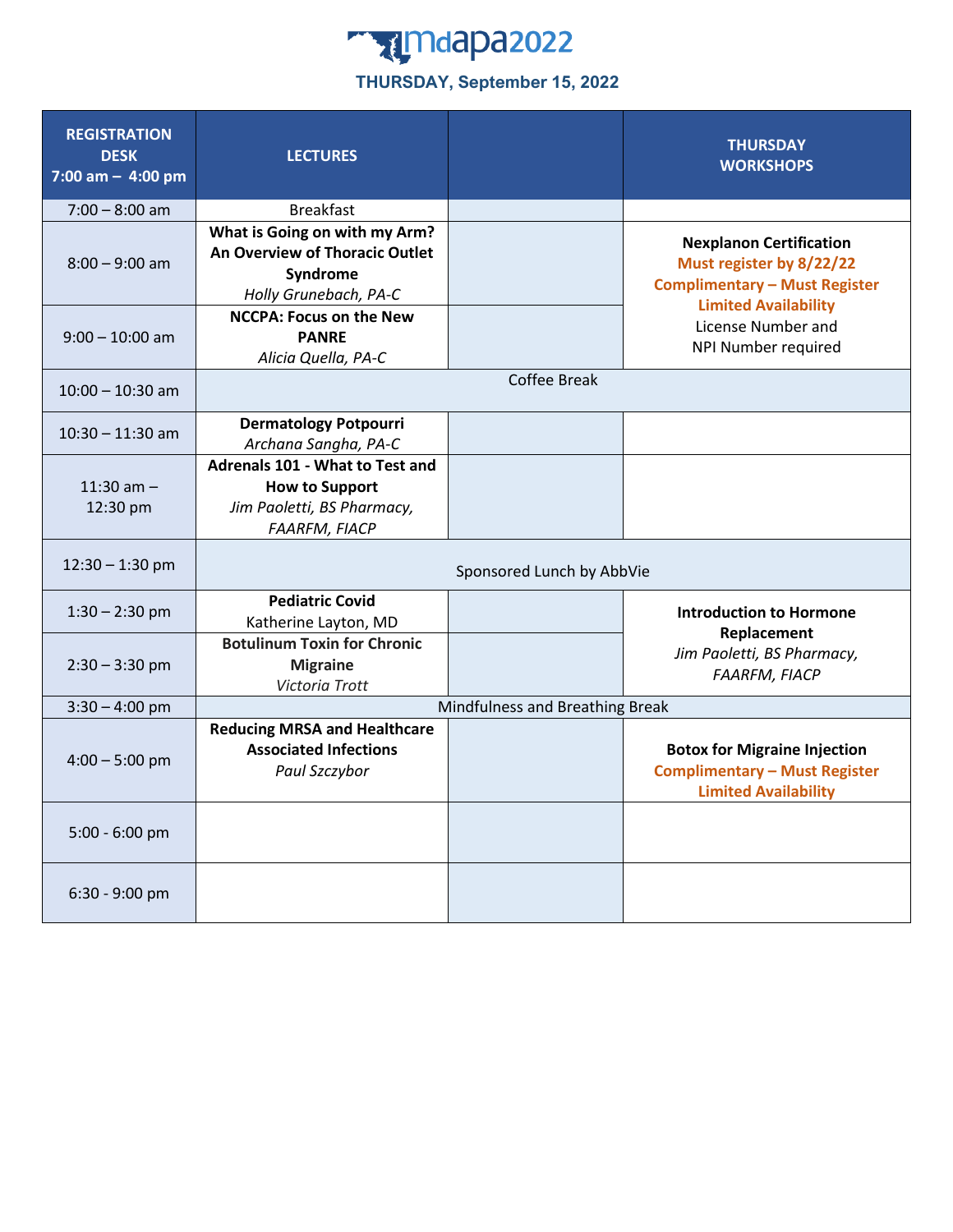

| <b>REGISTRATION</b><br><b>DESK</b><br>7:00 am $-$ 4:00 pm | <b>LECTURES</b>                                                                                                                                                                                                                                                      | <b>LECTURES - TRACK 2</b>                                                               | <b>FRIDAY</b><br><b>WORKSHOPS</b>                                                                                  | <b>FRIDAY</b><br><b>WORKSHOPS 2</b>                              |
|-----------------------------------------------------------|----------------------------------------------------------------------------------------------------------------------------------------------------------------------------------------------------------------------------------------------------------------------|-----------------------------------------------------------------------------------------|--------------------------------------------------------------------------------------------------------------------|------------------------------------------------------------------|
| $7:00 - 8:00$ am                                          | <b>Grand Opening of Exhibits!</b><br><b>Breakfast with Exhibitors</b>                                                                                                                                                                                                |                                                                                         | <b>ULTRASOUND</b><br><b>DAY</b>                                                                                    |                                                                  |
| $8:00 - 9:00$ am                                          | <b>Congestive Heart Failure:</b><br><b>Becoming Comfortable with</b><br><b>CHF Management</b><br>Patrick Corelli, PA-C                                                                                                                                               | <b>Diversity Talk</b><br>Shani Flemming                                                 |                                                                                                                    |                                                                  |
| $9:00 - 10:00$ am                                         | The Role and Utility of<br><b>Mineralocorticoid Receptor</b><br><b>Antagonists in Diabetic</b><br><b>Kidney Disease</b><br>Kim Zuber, PA-C<br><b>Sponsored by PCED</b>                                                                                               | <b>The Value of PAs:</b><br>A Study in<br><b>Profitability</b><br>Jennifer Grover, PA-C | $8:00$ am $-12:30$ pm<br><b>FAST/RUSH</b><br>Workshop<br><b>Cost: \$200</b>                                        |                                                                  |
| $10:00 - 1030$ am                                         | <b>Coffee Break with Exhibitors</b>                                                                                                                                                                                                                                  |                                                                                         | <b>Limited Availability</b>                                                                                        |                                                                  |
| $10:30 - 11:30$ am                                        | <b>Approach to the Rapid</b><br><b>Response Patient</b><br>Regina Martin, PA-C                                                                                                                                                                                       |                                                                                         |                                                                                                                    |                                                                  |
| $11:30$ am $-12:30$<br>pm                                 | <b>Keynote: Death and Dying:</b><br><b>Preparing for a Better End</b><br>Dan Morhaim, MD                                                                                                                                                                             |                                                                                         |                                                                                                                    |                                                                  |
| $12:30 - 130$ pm                                          |                                                                                                                                                                                                                                                                      | <b>Sponsored Lunch by Takeda Oncology</b>                                               |                                                                                                                    |                                                                  |
| $1:30 - 2:30$ pm<br>$2:30 - 3:30$ pm                      | <b>Thirteen Questions</b><br><b>Answered for Managing</b><br><b>Patients with the Most</b><br><b>Common Hereditary Kidney</b><br><b>Disease</b><br>Kim Zuber<br><b>Sponsored by PCED</b><br><b>Stabilizing Respiratory</b><br><b>Failure</b><br>Bethany Heaton, PA-C | <b>Advocacy "Insider's</b><br>Perspective"<br>Dan Morhaim, MD                           | $1:30 - 4:00$ pm<br><b>Suture Workshop</b><br>Jeff Stark, PA-C<br><b>Cost: \$50</b><br><b>Limited Availability</b> | $1:30 - 3:30$ pm<br><b>MSK Soft Tissue</b><br><b>Cost: \$100</b> |
| $3:30 - 4:00$ pm                                          | <b>Coffee Break with Exhibitors</b>                                                                                                                                                                                                                                  |                                                                                         |                                                                                                                    |                                                                  |
| $4:00 - 5:00$ pm                                          | <b>HIV Pre-exposure</b><br><b>Prophylaxis and Taking a</b><br><b>Sexual Prescription</b><br>Jennifer Monteleone, PA-C                                                                                                                                                |                                                                                         |                                                                                                                    | $4:00 - 6:00$ pm<br><b>Fluid Balance</b><br><b>Cost: \$100</b>   |
| 5:00 - 6:00 pm                                            | <b>Genetics for Primary Care</b><br>Nguyen Park, PA-C                                                                                                                                                                                                                |                                                                                         |                                                                                                                    |                                                                  |
| $6:00 - 7:30$ pm                                          | PRODUCT THEATER DINNER SPONSORED BY ALEXION                                                                                                                                                                                                                          |                                                                                         |                                                                                                                    |                                                                  |
| $7:30 - 9:30$ pm                                          | <b>Trivia Night</b>                                                                                                                                                                                                                                                  |                                                                                         |                                                                                                                    |                                                                  |